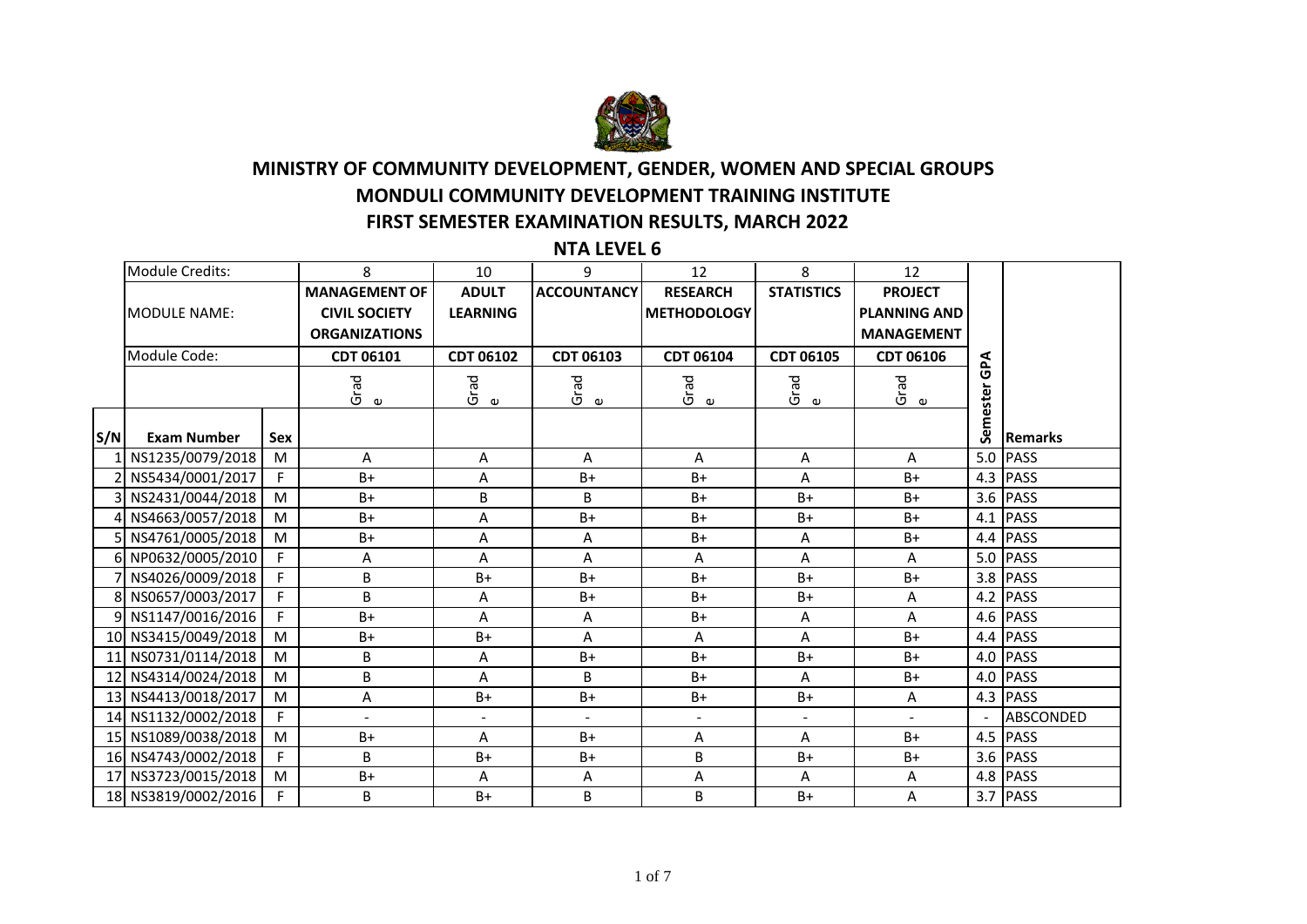|     | Module Credits:     |     | 8                    | 10               | 9                  | 12                 | 8                 | 12                  |          |                  |
|-----|---------------------|-----|----------------------|------------------|--------------------|--------------------|-------------------|---------------------|----------|------------------|
|     |                     |     | <b>MANAGEMENT OF</b> | <b>ADULT</b>     | <b>ACCOUNTANCY</b> | <b>RESEARCH</b>    | <b>STATISTICS</b> | <b>PROJECT</b>      |          |                  |
|     | <b>MODULE NAME:</b> |     | <b>CIVIL SOCIETY</b> | <b>LEARNING</b>  |                    | <b>METHODOLOGY</b> |                   | <b>PLANNING AND</b> |          |                  |
|     |                     |     | <b>ORGANIZATIONS</b> |                  |                    |                    |                   | <b>MANAGEMENT</b>   |          |                  |
|     | Module Code:        |     | CDT 06101            | CDT 06102        | CDT 06103          | CDT 06104          | CDT 06105         | CDT 06106           | GPA      |                  |
|     |                     |     | Grad                 | Grad             | Grad<br>e          | Grad               | Grad<br>e         | Grad                |          |                  |
|     |                     |     | $\pmb{\omega}$       | $\mathbf \omega$ |                    | $\mathbf \omega$   |                   | $\mathbbmss{D}$     | Semester |                  |
|     |                     |     |                      |                  |                    |                    |                   |                     |          |                  |
| S/N | <b>Exam Number</b>  | Sex |                      |                  |                    |                    |                   |                     |          | <b>Remarks</b>   |
|     | 19 NS1420/0024/2018 | F.  | B                    | $\mathsf C$      | B                  | B                  | B                 | B                   | 2.8      | <b>PASS</b>      |
|     | 20 NS5106/0012/2018 | F   | $B+$                 | $B+$             | $B+$               | B                  | $B+$              | $B+$                | 3.7      | <b>PASS</b>      |
| 21  | NS5207/0002/2017    | F   | B                    | B                | $B+$               | B                  | $B+$              | A                   | 3.6      | <b>PASS</b>      |
|     | 22 NS2884/0045/2018 | M   | B                    | $B+$             | B                  | B                  | B                 | B                   | 3.1      | <b>PASS</b>      |
|     | 23 NS1098/0065/2018 | M   | $B+$                 | $B+$             | $B+$               | A                  | A                 | A                   | 4.5      | <b>PASS</b>      |
|     | 24 NS0997/0012/2017 | F   | $B+$                 | $B+$             | A                  | $B+$               | A                 | A                   | 4.4      | <b>PASS</b>      |
|     | 25 NS3054/0074/2018 | M   | $B+$                 | $B+$             | $B+$               | $B+$               | A                 | $B+$                | 4.1      | <b>PASS</b>      |
|     | 26 NS4366/0019/2017 | F   | $\overline{a}$       | $\blacksquare$   | $\overline{a}$     | $\blacksquare$     | $\overline{a}$    | $\overline{a}$      |          | <b>ABSCONDED</b> |
|     | 27 NS1067/0006/2018 | F   | B                    | $\sf A$          | $B+$               | B                  | $B+$              | $B+$                | 3.8      | PASS             |
|     | 28 NS0979/0021/2018 | F   | B                    | A                | $B+$               | B                  | $B+$              | $B+$                | 3.8      | PASS             |
|     | 29 NP0416/0023/2018 | M   | $\blacksquare$       | $B+$             | A                  | $B+$               | $B+$              | $B+$                |          | SP1              |
|     | 30 NS3765/0004/2018 | F   |                      | $B+$             | $B+$               | B                  | $B+$              | $B+$                |          | SP1              |
|     | 31 NS5378/0006/2018 | F   | $B+$                 | $B+$             | B                  | $B+$               | $B+$              | $B+$                | 3.8      | PASS             |
|     | 32 NS4097/0057/2018 | M   | $B +$                | A                | $B+$               | A                  | $B+$              | A                   |          | 4.5 PASS         |
|     | 33 NS3387/0038/2018 | M   | B                    | $B+$             | $B+$               | A                  | $B+$              | $\overline{A}$      |          | 4.2 PASS         |
|     | 34 NS0857/0191/2018 | M   | B                    | $\sf A$          | A                  | $B+$               | A                 | $B+$                |          | 4.3 PASS         |
|     | 35 NS3706/0079/2018 | M   | $B+$                 | B                | $B+$               | B                  | $B+$              | $B+$                | 3.6      | <b>PASS</b>      |
|     | 36 NS1063/0014/2018 | F.  | B                    | B                | B                  | $B+$               | B                 | B                   | 3.2      | <b>PASS</b>      |
|     | 37 NS1328/0074/2018 | M   | B                    | $B+$             | $B+$               | A                  | A                 | $B+$                | 4.2      | <b>PASS</b>      |
|     | 38 NS3063/0074/2017 | M   | $\overline{B}$       | $B+$             | B+                 | B                  | $B+$              | $B+$                | 3.6      | <b>PASS</b>      |
|     | 39 NS3249/0031/2017 | M   | $B+$                 | $B+$             | A                  | A                  | Α                 | Α                   | 4.6      | <b>PASS</b>      |
|     | 40 NP5513/0009/2018 | F   | $B+$                 | $B+$             | B                  | B                  | B                 | B                   | 3.3      | <b>PASS</b>      |
|     | 41 NS3388/0007/2018 | F   | $B+$                 | A                | A                  | $B+$               | A                 | Α                   | 4.6      | <b>PASS</b>      |
|     | 42 NP5577/0020/2018 | F   | B                    | $B+$             | $B+$               | $B+$               | $B+$              | B                   | 3.6      | <b>PASS</b>      |
|     | 43 NS5106/0024/2016 | F   | $\mathsf{C}$         | B                | B                  | B                  | $B+$              | $B+$                | 3.2      | <b>PASS</b>      |
|     | 44 NS1253/0039/2018 | M   | B                    | $B+$             | $B+$               | $B+$               | $B+$              | $B+$                | 3.8      | <b>PASS</b>      |
| 45  | NS1549/0033/2017    |     | $B+$                 | A                | A                  | $B+$               | A                 | A                   |          | 4.6 PASS         |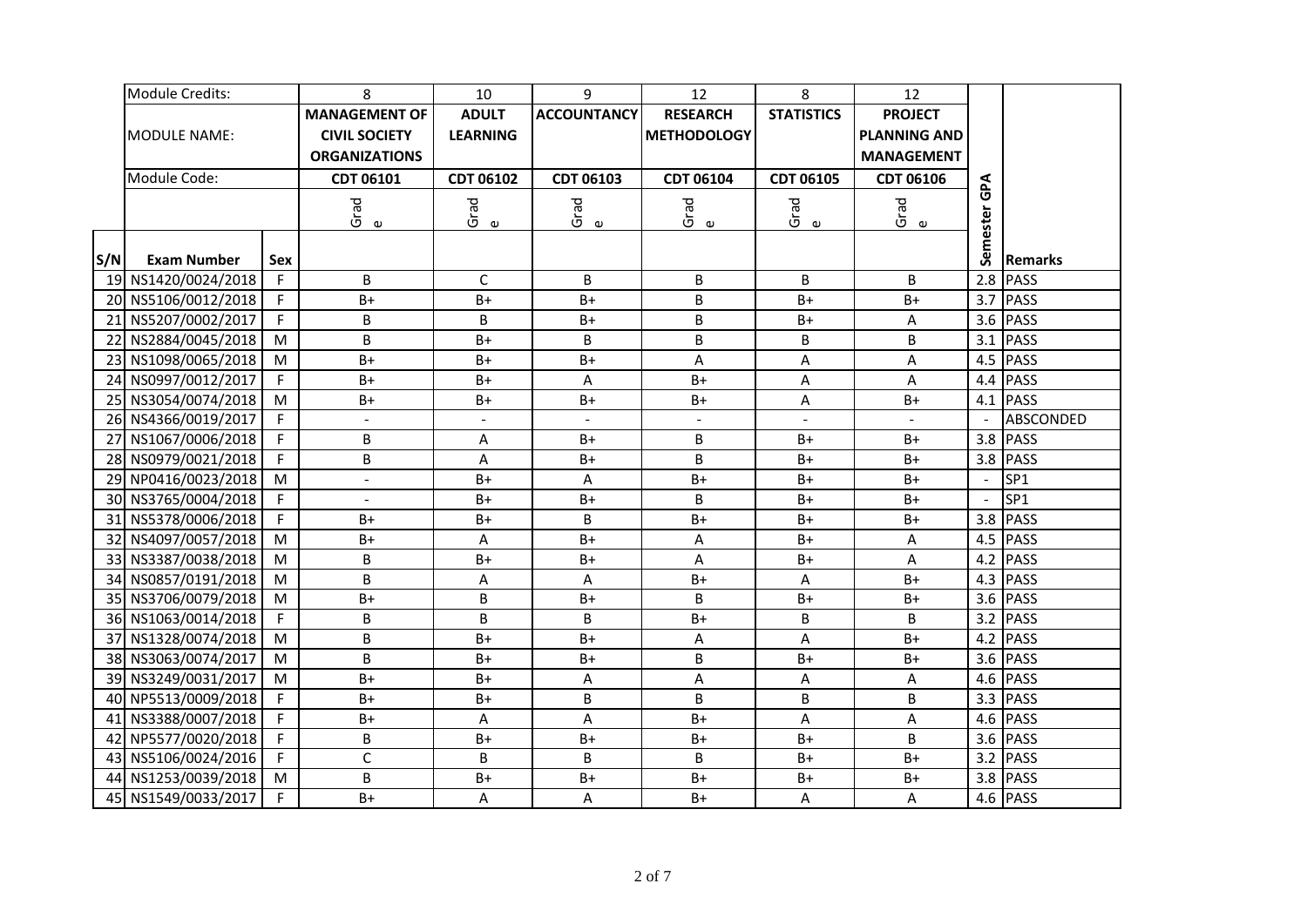|     | Module Credits:     |     | 8                                            | 10                       | 9                        | 12                       | 8                        | 12                                       |            |                 |
|-----|---------------------|-----|----------------------------------------------|--------------------------|--------------------------|--------------------------|--------------------------|------------------------------------------|------------|-----------------|
|     |                     |     | <b>MANAGEMENT OF</b>                         | <b>ADULT</b>             | <b>ACCOUNTANCY</b>       | <b>RESEARCH</b>          | <b>STATISTICS</b>        | <b>PROJECT</b>                           |            |                 |
|     | <b>MODULE NAME:</b> |     | <b>CIVIL SOCIETY</b><br><b>ORGANIZATIONS</b> | <b>LEARNING</b>          |                          | <b>METHODOLOGY</b>       |                          | <b>PLANNING AND</b><br><b>MANAGEMENT</b> |            |                 |
|     | Module Code:        |     |                                              |                          |                          |                          |                          |                                          |            |                 |
|     |                     |     | CDT 06101                                    | CDT 06102                | CDT 06103                | CDT 06104                | CDT 06105                | CDT 06106                                | <b>GPA</b> |                 |
|     |                     |     | Grad<br>$\pmb{\omega}$                       | Grad<br>$\mathbf \omega$ | Grad<br>$\mathbf \omega$ | Grad<br>e                | Grad<br>$\mathbf \omega$ | Grad<br>$\mathbbmss{D}$                  |            |                 |
| S/N | <b>Exam Number</b>  | Sex |                                              |                          |                          |                          |                          |                                          | Semester   | <b>Remarks</b>  |
|     | 46 NS4609/0070/2018 | M   | B                                            | $B+$                     | B+                       | $B+$                     | $B+$                     | $B+$                                     | 3.8        | <b>PASS</b>     |
|     | 47 NS3920/0016/2018 | F   | B                                            | Α                        | $B+$                     | $B+$                     | $B+$                     | $B+$                                     | 4.0        | <b>PASS</b>     |
|     | 48 NS3913/0074/2018 | M   | $B+$                                         | $B+$                     | $B+$                     | A                        | $B+$                     | $B+$                                     | 4.2        | <b>PASS</b>     |
|     | 49 NS4497/0147/2018 | M   | $\blacksquare$                               | $B+$                     | $B+$                     | $B+$                     | $B+$                     | $B+$                                     |            | SP <sub>1</sub> |
|     | 50 NS3691/0015/2018 | F   | $B+$                                         | $\sf A$                  | $B+$                     | B                        | $B+$                     | A                                        | 4.1        | <b>PASS</b>     |
|     | 51 NS1080/0038/2017 | F.  | B                                            | $\sf A$                  | $B+$                     | B                        | A                        | $B+$                                     | 3.9        | <b>PASS</b>     |
|     | 52 NS5323/0030/2018 | M   | $\overline{\phantom{a}}$                     | $\blacksquare$           |                          | ÷.                       | $\blacksquare$           | $\overline{a}$                           |            | SP <sub>6</sub> |
|     | 53 NS0850/0190/2018 | M   | B                                            | A                        | $B+$                     | B                        | A                        | $B+$                                     | 3.9        | <b>PASS</b>     |
|     | 54 NS2243/0012/2017 | F   | $B+$                                         | $\overline{A}$           | B                        | B                        | $B+$                     | B                                        | 3.6        | <b>PASS</b>     |
|     | 55 NS2832/0015/2018 | F.  | B                                            | A                        | $B+$                     | $B+$                     | $B+$                     | $B+$                                     |            | 4.0 PASS        |
|     | 56 NS2173/0017/2018 | F   | $\blacksquare$                               | $\blacksquare$           |                          | $\overline{\phantom{a}}$ |                          | $\frac{1}{2}$                            |            | POSTPONED       |
|     | 57 NS1726/0233/2018 | M   | B                                            | A                        | $B+$                     | $\mathsf{C}$             | $B+$                     | A                                        | 3.8        | TECHSUPP1       |
|     | 58 NS2990/0024/2018 | M   | $B+$                                         | $\sf A$                  | $B+$                     | $B+$                     | A                        | A                                        | 4.5        | <b>PASS</b>     |
|     | 59 NS1811/0035/2018 | M   | $B+$                                         | $\sf A$                  | A                        | $B+$                     | A                        | A                                        |            | 4.6 PASS        |
|     | 60 NS3064/0091/2012 | M   | A                                            | A                        | $B+$                     | A                        | A                        | A                                        |            | 4.8 PASS        |
| 61  | NS0670/0024/2016    | F   | $\overline{a}$                               | $\blacksquare$           |                          |                          |                          |                                          |            | ABSCONDED       |
| 62  | NS0795/0045/2018    | F   | $\sf B$                                      | A                        | Α                        | $B+$                     | B                        | B                                        | 3.8        | <b>PASS</b>     |
|     | 63 NS5036/0094/2018 | M   | $\mathsf{C}$                                 | $B+$                     | B                        | $\mathsf C$              | $B+$                     | $B+$                                     |            | 3.1 PASS        |
|     | 64 NP4396/0257/2018 | M   | $B+$                                         | A                        | $B+$                     | A                        | А                        | A                                        | 4.7        | <b>PASS</b>     |
|     | 65 NS0509/0018/2018 | F.  | B                                            | $B+$                     | $B+$                     | B                        | $B+$                     | $B+$                                     | 3.6        | <b>PASS</b>     |
|     | 66 NS0250/0020/2007 | F.  | $B+$                                         | A                        | A                        | A                        | $B+$                     | A                                        | 4.7        | <b>PASS</b>     |
| 67  | NS2723/0023/2018    | M   | $B+$                                         | A                        | $B+$                     | A                        | A                        | A                                        | 4.7        | <b>PASS</b>     |
|     | 68 NS5038/0013/2017 | F.  | B                                            | Α                        | $B+$                     | B                        | $B+$                     | $B+$                                     | 3.8        | <b>PASS</b>     |
|     | 69 NS2907/0031/2017 | F.  | $B+$                                         | $\sf A$                  | A                        | B                        | A                        | $B+$                                     | 4.2        | <b>PASS</b>     |
|     | 70 NS2666/0037/2018 | M   | $B+$                                         | $\sf A$                  | $B+$                     | A                        | $B+$                     | $B+$                                     | 4.3        | <b>PASS</b>     |
| 71  | NS4517/0106/2018    | M   | $B+$                                         | $\sf A$                  | $B+$                     | B                        | $B+$                     | $B+$                                     | 3.9        | <b>PASS</b>     |
| 72  | NS5086/0008/2018    | F   | $B+$                                         | $B+$                     | B                        | B                        | B                        | B                                        |            | $3.3$ PASS      |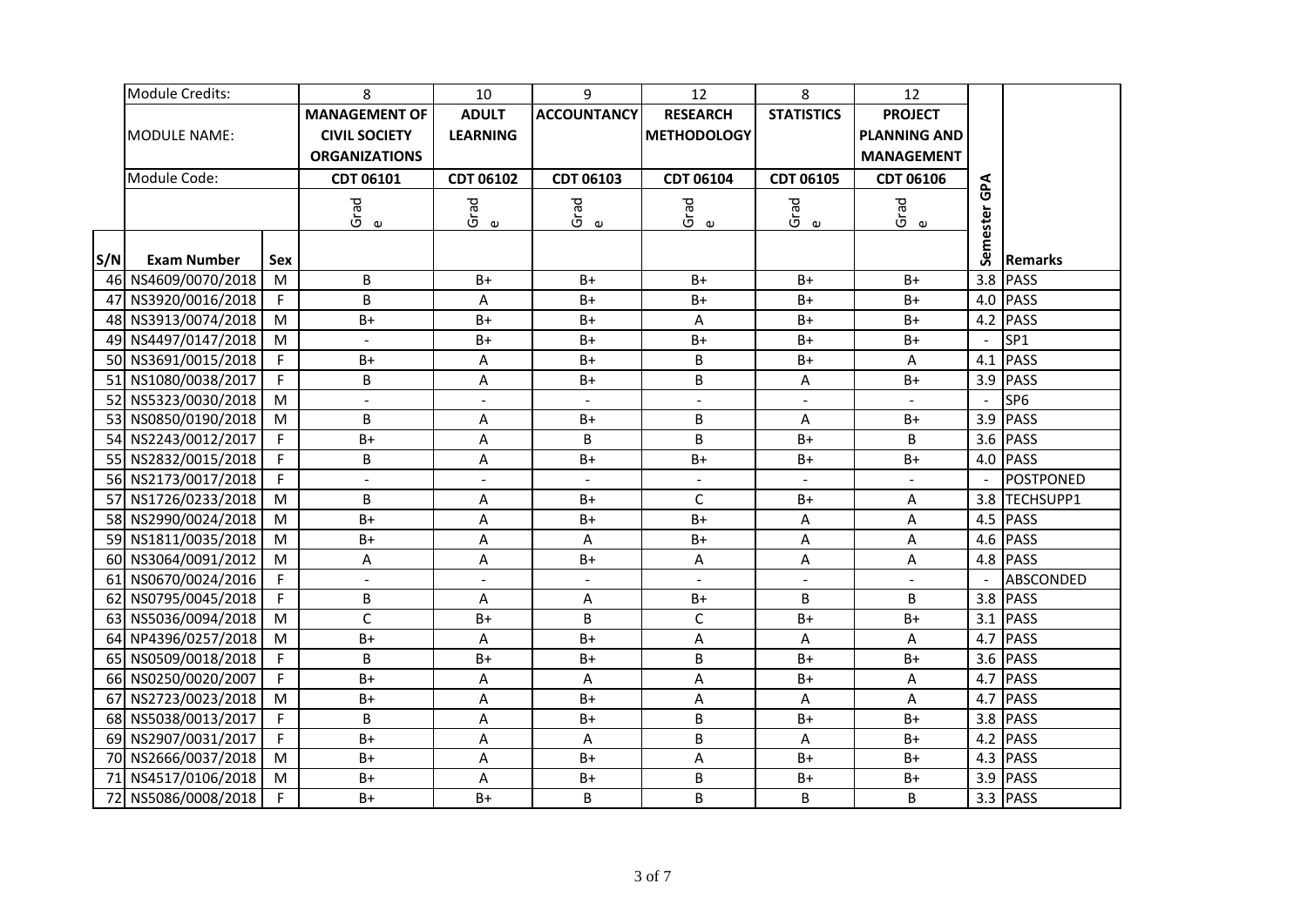|     | Module Credits:     |     | 8                                            | 10                       | 9                         | 12                       | 8                        | 12                                       |                |                  |
|-----|---------------------|-----|----------------------------------------------|--------------------------|---------------------------|--------------------------|--------------------------|------------------------------------------|----------------|------------------|
|     |                     |     | <b>MANAGEMENT OF</b>                         | <b>ADULT</b>             | <b>ACCOUNTANCY</b>        | <b>RESEARCH</b>          | <b>STATISTICS</b>        | <b>PROJECT</b>                           |                |                  |
|     | <b>MODULE NAME:</b> |     | <b>CIVIL SOCIETY</b><br><b>ORGANIZATIONS</b> | <b>LEARNING</b>          |                           | <b>METHODOLOGY</b>       |                          | <b>PLANNING AND</b><br><b>MANAGEMENT</b> |                |                  |
|     | Module Code:        |     |                                              |                          |                           |                          |                          |                                          |                |                  |
|     |                     |     | CDT 06101                                    | CDT 06102                | CDT 06103                 | CDT 06104                | CDT 06105                | CDT 06106                                | ĞΡ             |                  |
|     |                     |     | Grad<br>$\pmb{\omega}$                       | Grad<br>$\pmb{\upsilon}$ | Grad<br>$\mathbf \omega$  | Grad<br>e                | Grad<br>$\mathbf \omega$ | Grad<br>$\mathbf \omega$                 |                |                  |
| S/N | <b>Exam Number</b>  | Sex |                                              |                          |                           |                          |                          |                                          | Semester       | <b>Remarks</b>   |
|     | 73 NS3794/0062/2017 | F   | $\blacksquare$                               | $\blacksquare$           | $\blacksquare$            | $\blacksquare$           | $\blacksquare$           | $\blacksquare$                           |                | <b>POSTPONED</b> |
|     | 74 NS4334/0036/2016 | F.  | B                                            | A                        | $B+$                      | $B+$                     | $B+$                     | A                                        | 4.2            | <b>PASS</b>      |
|     | 75 NS1162/0033/2018 | M   | $B+$                                         | $B+$                     | $B+$                      | $B+$                     | $B+$                     | $B+$                                     | 4.0            | <b>PASS</b>      |
|     | 76 NS2809/0054/2016 | F.  | $B+$                                         | $\sf A$                  | A                         | A                        | A                        | A                                        | 4.8            | <b>PASS</b>      |
|     | 77 NS1406/0042/2018 | F   | $B+$                                         | $B+$                     | A                         | $B+$                     | A                        | $B+$                                     | 4.2            | <b>PASS</b>      |
|     | 78 NS1348/0011/2018 | F   | B                                            | A                        | $\overline{A}$            | $B+$                     | A                        | A                                        |                | 4.5 PASS         |
|     | 79 NP1862/0014/2017 | F   | B                                            | $B+$                     | $B+$                      | B+                       | $B+$                     | $B+$                                     |                | 3.8 PASS         |
|     | 80 NS1181/0033/2018 | F   | B                                            | $B+$                     | $B+$                      | A                        | $B+$                     | $B+$                                     | 4.0            | <b>PASS</b>      |
|     | 81 NS2910/0023/2015 | F   | $B+$                                         | $B+$                     | A                         | $B+$                     | A                        | A                                        |                | 4.4 PASS         |
|     | 82 NS1573/0079/2017 | F   | $B+$                                         | A                        | $B+$                      | $B+$                     | $B+$                     | $B+$                                     |                | 4.1 PASS         |
|     | 83 NS1386/0049/2018 | M   | $B+$                                         | B                        | $B+$                      | $B+$                     | B                        | $B+$                                     |                | 3.6 PASS         |
|     | 84 NS1158/0086/2018 | M   | A                                            | A                        | A                         | A                        | A                        | A                                        | 5.0            | <b>PASS</b>      |
|     | 85 NP1600/0051/2018 | F   | $B+$                                         | $\overline{A}$           | $\boldsymbol{\mathsf{A}}$ | $B+$                     | A                        | A                                        |                | 4.6 PASS         |
|     | 86 NS3765/0010/2018 | F.  | B                                            | A                        | $B+$                      | B                        | $B+$                     | $B+$                                     |                | 3.8 PASS         |
|     | 87 NS4558/0011/2017 | F   | $B+$                                         | $\sf A$                  | A                         | A                        | A                        | A                                        |                | 4.8 PASS         |
|     | 88 NS1579/0022/2017 | F   | B                                            | $\sf A$                  | $B+$                      | B                        | $B+$                     | A                                        |                | 4.0 PASS         |
|     | 89 NS3348/0023/2018 | F   | $B+$                                         | $B+$                     | $B+$                      | $B+$                     | $B+$                     | $B+$                                     | 4.0            | <b>PASS</b>      |
|     | 90 NS0511/0054/2017 | F   | B                                            | $B+$                     | $B+$                      | B                        | A                        | $B+$                                     |                | 3.7 PASS         |
| 91  | NS0442/0031/2018    | F   | $\blacksquare$                               | $\blacksquare$           | $\blacksquare$            | $\blacksquare$           | $\blacksquare$           | $\blacksquare$                           | $\blacksquare$ | SP <sub>6</sub>  |
| 92  | NS5315/0008/2017    | F.  | $\overline{a}$                               | $\overline{\phantom{a}}$ |                           | $\overline{\phantom{a}}$ | $\overline{a}$           | $\frac{1}{2}$                            |                | ABSCONDED        |
|     | 93 NS1125/0094/2018 | F.  | $\blacksquare$                               | $\overline{\phantom{a}}$ | $\blacksquare$            | $\blacksquare$           | $\blacksquare$           | $\overline{\phantom{a}}$                 |                | SP <sub>6</sub>  |
|     | 94 NS3764/0035/2015 | F.  | B                                            | A                        | $B+$                      | B                        | $B+$                     | B                                        | 3.6            | <b>PASS</b>      |
|     | 95 NS3472/0035/2018 | F.  | $\overline{\phantom{a}}$                     | $\blacksquare$           | $\blacksquare$            | $\blacksquare$           |                          |                                          |                | ABSCONDED        |
|     | 96 NS3693/0053/2017 | F.  | B                                            | $B+$                     | A                         | $B+$                     | $B+$                     | $B+$                                     | 4.0            | <b>PASS</b>      |
| 97  | NS1550/0026/2008    | F.  | B                                            | A                        | B                         | $B+$                     | $B+$                     | B                                        | 3.6            | <b>PASS</b>      |
|     | 98 NS3226/0240/2018 | M   | B                                            | $\sf A$                  | B                         | B                        | $B+$                     | $B+$                                     | 3.6            | <b>PASS</b>      |
|     | 99 NS4519/0056/2018 | M   | $\overline{\phantom{0}}$                     | $\Box$                   | $\equiv$                  | $\blacksquare$           | $\overline{\phantom{a}}$ | $\overline{a}$                           |                | RM1SP5           |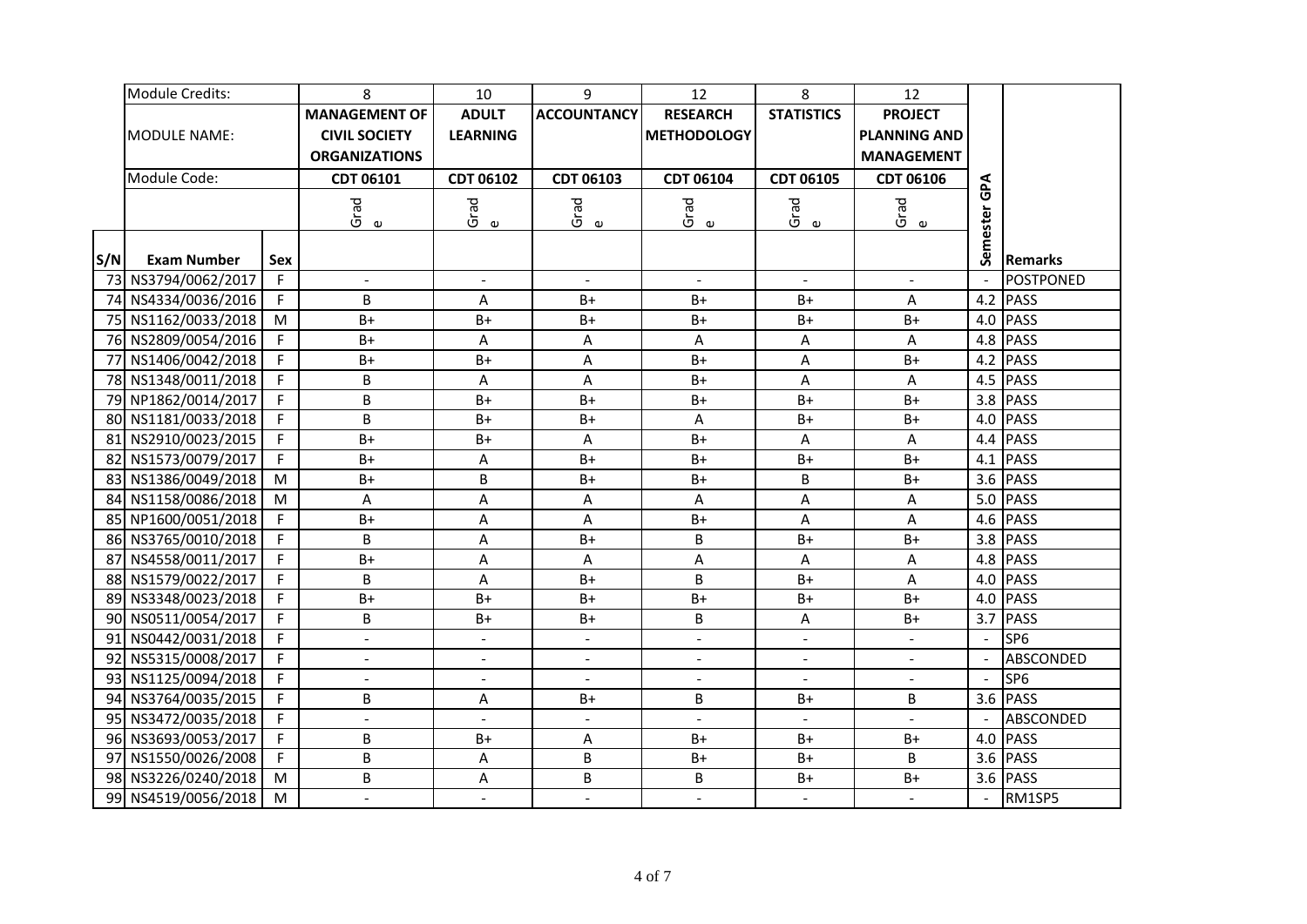|     | Module Credits:      |     | 8                                            | 10                       | 9                        | 12                 | 8                        | 12                                       |          |                  |
|-----|----------------------|-----|----------------------------------------------|--------------------------|--------------------------|--------------------|--------------------------|------------------------------------------|----------|------------------|
|     |                      |     | <b>MANAGEMENT OF</b>                         | <b>ADULT</b>             | <b>ACCOUNTANCY</b>       | <b>RESEARCH</b>    | <b>STATISTICS</b>        | <b>PROJECT</b>                           |          |                  |
|     | IMODULE NAME:        |     | <b>CIVIL SOCIETY</b><br><b>ORGANIZATIONS</b> | <b>LEARNING</b>          |                          | <b>METHODOLOGY</b> |                          | <b>PLANNING AND</b><br><b>MANAGEMENT</b> |          |                  |
|     | Module Code:         |     | CDT 06101                                    | CDT 06102                | CDT 06103                | CDT 06104          | CDT 06105                | CDT 06106                                |          |                  |
|     |                      |     |                                              |                          |                          |                    |                          |                                          | ፈ<br>መ   |                  |
|     |                      |     | Grad<br>$\pmb{\omega}$                       | Grad<br>$\mathbf \omega$ | Grad<br>$\mathbf \omega$ | Grad<br>e          | Grad<br>$\mathbf \omega$ | Grad<br>$\mathbbmss{D}$                  | Semester |                  |
|     |                      |     |                                              |                          |                          |                    |                          |                                          |          |                  |
| S/N | <b>Exam Number</b>   | Sex |                                              |                          |                          |                    |                          |                                          |          | <b>Remarks</b>   |
|     | 100 NS1075/0034/2018 | F   | $\blacksquare$                               | $\blacksquare$           | $\blacksquare$           | $\blacksquare$     | $\blacksquare$           | $\blacksquare$                           |          | ABSCONDED        |
|     | 101 NS2878/0025/2016 | F.  | B                                            | B+                       | $B+$                     | $B+$               | B+                       | $B+$                                     | 3.8      | <b>PASS</b>      |
|     | 102 NS4376/0021/2016 | M   | $B+$                                         | $\sf A$                  | $B+$                     | $B+$               | $B+$                     | $B+$                                     | 4.1      | <b>PASS</b>      |
|     | 103 NS3872/0034/2018 | M   | B                                            | $B+$                     | $B+$                     | B                  | $B+$                     | $B+$                                     |          | 3.6 PASS         |
|     | 104 NS2744/0023/2018 | F   | $\overline{a}$                               | $\overline{\phantom{a}}$ | $\overline{a}$           | ÷.                 |                          | $\mathbb{Z}^2$                           |          | <b>POSTPONED</b> |
|     | 105 NS0287/0050/2017 | F.  | $\mathsf{C}$                                 | B+                       | B                        | $\mathsf{C}$       | $B+$                     | B+                                       | 3.1      | <b>PASS</b>      |
|     | 106 NS0526/0093/2018 | F   | $\mathsf{C}$                                 | A                        | $B+$                     | B+                 | B+                       | $B+$                                     | 3.8      | <b>PASS</b>      |
|     | 107 NS3691/0033/2018 | F.  | $B+$                                         | A                        | A                        | $B+$               | $B+$                     | A                                        |          | 4.5 PASS         |
|     | 108 NS1596/0066/2016 | F   | $B+$                                         | $\overline{A}$           | Α                        | $B+$               | A                        | $B+$                                     |          | 4.4 PASS         |
|     | 109 NS0893/0031/2018 | F   | B                                            | B+                       | B                        | B                  | B+                       | B                                        |          | 3.3 PASS         |
|     | 110 NS2881/0037/2018 | F   | $\blacksquare$                               | $\blacksquare$           | $\blacksquare$           | $\overline{a}$     | $\overline{\phantom{a}}$ | $\overline{a}$                           |          | ABSCONDED        |
|     | 111 NS2744/0078/2018 | M   | B                                            | Α                        | $B+$                     | $B+$               | Α                        | $B+$                                     |          | $4.1$ PASS       |
|     | 112 NS0852/0025/2017 | F   | B                                            | $B+$                     | B                        | B                  | $B+$                     | B                                        |          | 3.3 PASS         |
|     | 113 NS2564/0041/2018 | M   | A                                            | $\sf A$                  | A                        | A                  | A                        | A                                        |          | 5.0 PASS         |
|     | 114 NS0873/0041/2018 | F   | B                                            | $B+$                     | $B+$                     | B                  | $B+$                     | $B+$                                     |          | 3.6 PASS         |
|     | 115 NS1015/0022/2018 | F   | B                                            | A                        | B+                       | B                  | $B+$                     | $B+$                                     |          | 3.8 PASS         |
|     | 116 NS3518/0046/2018 | M   | $B+$                                         | $\overline{A}$           | Α                        | $B+$               | A                        | $B+$                                     |          | 4.4 PASS         |
| 117 | NS2744/0081/2018     | M   | $B+$                                         | $B+$                     | B+                       | А                  | $B+$                     | $B+$                                     |          | 4.2 PASS         |
|     | 118 NS0765/0050/2018 | F   | $B+$                                         | $B+$                     | $B+$                     | B                  | $B+$                     | $B+$                                     |          | 3.7 PASS         |
|     | 119 NS5462/0018/2018 | M   | $\mathsf C$                                  | B                        | B                        | B                  | B                        | B                                        | 2.8      | <b>PASS</b>      |
|     | 120 NS1144/0071/2018 | F.  | $B+$                                         | $B+$                     | Α                        | $B+$               | $B+$                     | A                                        | 4.3      | <b>PASS</b>      |
| 121 | NS0905/0070/2018     | M   | $B+$                                         | A                        | A                        | $B+$               | A                        | A                                        | 4.6      | <b>PASS</b>      |
|     | 122 NS2764/0055/2018 | M   | B                                            | $B+$                     | Α                        | B                  | $B+$                     | $B+$                                     | 3.8      | <b>PASS</b>      |
| 123 | NS0253/0046/2017     | F.  | $B+$                                         | B+                       | $B+$                     | $B+$               | A                        | A                                        | 4.3      | <b>PASS</b>      |
|     | 124 NS1300/0087/2014 | F   | $\overline{a}$                               | $\Box$                   | $\blacksquare$           | $\blacksquare$     | $\overline{a}$           | $\overline{a}$                           |          | POSTPONED        |
|     | 125 NS1549/0087/2017 | M   | $\mathbf{r}$                                 | $\blacksquare$           | $\blacksquare$           | $\blacksquare$     | $\overline{\phantom{a}}$ | $\overline{a}$                           |          | SP <sub>6</sub>  |
|     | 126 NS0750/0049/2018 | F   | $B+$                                         | Α                        | А                        | Α                  | A                        | A                                        |          | 4.8 PASS         |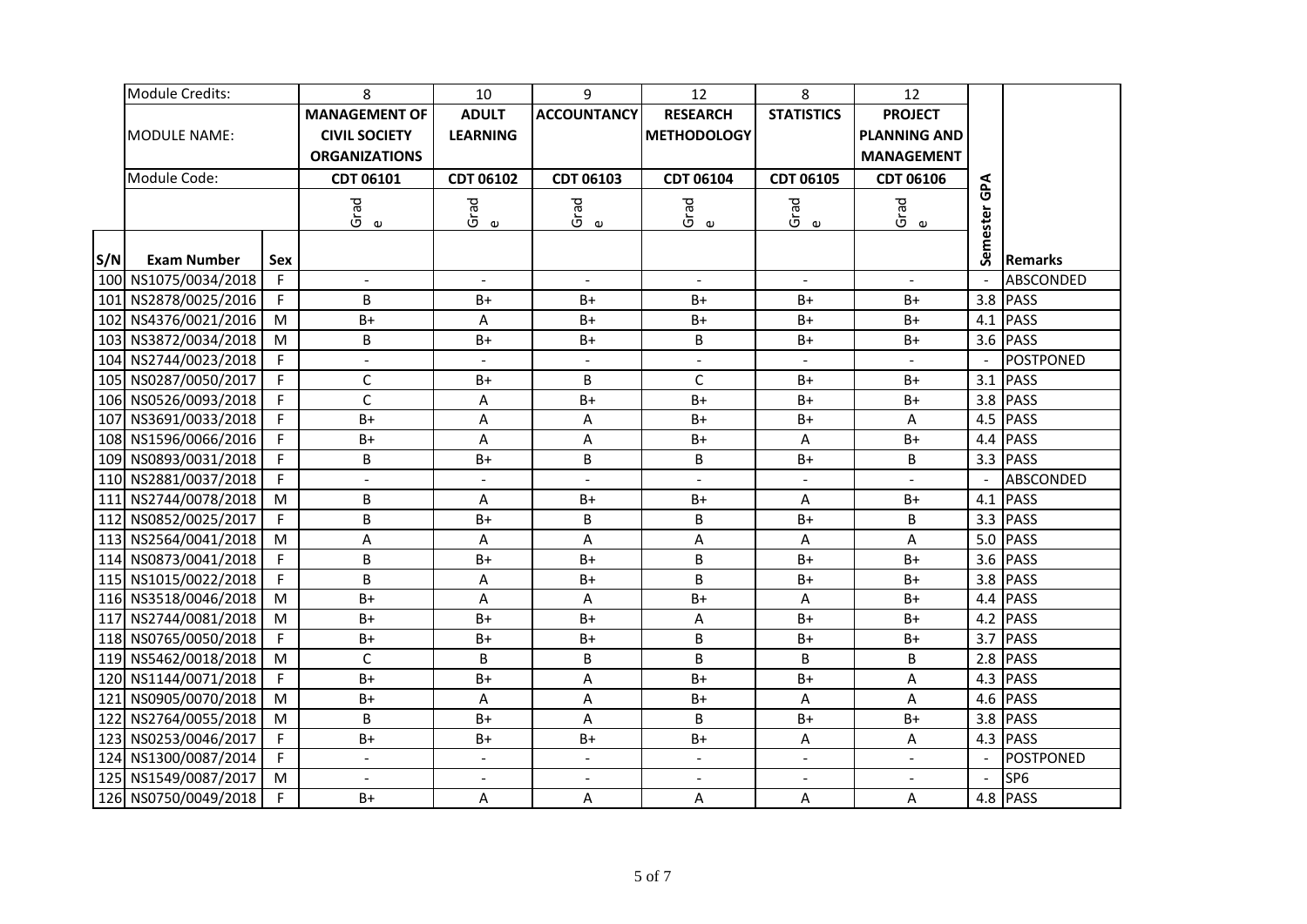|     | Module Credits:      |     | 8                                            | 10                      | 9                        | 12                 | 8                       | 12                                       |          |                  |
|-----|----------------------|-----|----------------------------------------------|-------------------------|--------------------------|--------------------|-------------------------|------------------------------------------|----------|------------------|
|     |                      |     | <b>MANAGEMENT OF</b>                         | <b>ADULT</b>            | <b>ACCOUNTANCY</b>       | <b>RESEARCH</b>    | <b>STATISTICS</b>       | <b>PROJECT</b>                           |          |                  |
|     | IMODULE NAME:        |     | <b>CIVIL SOCIETY</b><br><b>ORGANIZATIONS</b> | <b>LEARNING</b>         |                          | <b>METHODOLOGY</b> |                         | <b>PLANNING AND</b><br><b>MANAGEMENT</b> |          |                  |
|     | Module Code:         |     | CDT 06101                                    | CDT 06102               | CDT 06103                | CDT 06104          | CDT 06105               | CDT 06106                                |          |                  |
|     |                      |     |                                              |                         |                          |                    |                         |                                          | ፈ<br>መ   |                  |
|     |                      |     | Grad<br>$\pmb{\omega}$                       | Grad<br>$\mathbbmss{D}$ | Grad<br>$\mathbf \omega$ | Grad<br>e          | Grad<br>$\mathbbmss{D}$ | Grad<br>$\pmb{\upsilon}$                 | Semester |                  |
|     |                      |     |                                              |                         |                          |                    |                         |                                          |          |                  |
| S/N | <b>Exam Number</b>   | Sex |                                              |                         |                          |                    |                         |                                          |          | <b>Remarks</b>   |
|     | 127 NS2882/0056/2018 | F   | $\blacksquare$                               | $B+$                    | B+                       | $B+$               | $B+$                    | B                                        |          | SP <sub>1</sub>  |
|     | 128 NS0246/0063/2018 | F.  | $B+$                                         | Α                       | Α                        | B+                 | А                       | $B+$                                     | 4.4      | <b>PASS</b>      |
|     | 129 NS0693/0156/2015 | M   | $\overline{a}$                               | $\blacksquare$          | $\blacksquare$           | $\blacksquare$     | $\overline{a}$          | $\overline{a}$                           |          | SP <sub>6</sub>  |
|     | 130 NS0706/0230/2018 | M   | $B+$                                         | А                       | A                        | A                  | A                       | A                                        |          | 4.8 PASS         |
|     | 131 NS0825/0057/2009 | M   | $\overline{a}$                               | $\blacksquare$          | $\blacksquare$           | $\blacksquare$     | $\blacksquare$          | $\overline{a}$                           |          | <b>ABSCONDED</b> |
|     | 132 NS2056/0072/2018 | M   | $\overline{a}$                               | $\blacksquare$          |                          | $\blacksquare$     | $\blacksquare$          | $\blacksquare$                           | $\sim$   | SP <sub>6</sub>  |
|     | 133 NS3173/0141/2018 | M   | B                                            | A                       | $B+$                     | $B+$               | A                       | A                                        | 4.3      | <b>PASS</b>      |
|     | 134 NS2881/0104/2018 | M   | B                                            | A                       | B+                       | B+                 | $B+$                    | $B+$                                     | 4.0      | <b>PASS</b>      |
|     | 135 NS3705/0055/2018 | M   | $B+$                                         | $\overline{A}$          | $B+$                     | $B+$               | B+                      | A                                        |          | $4.3$ PASS       |
|     | 136 NS4875/0058/2016 | F   | $B+$                                         | A                       | A                        | $B+$               | A                       | A                                        |          | 4.6 PASS         |
|     | 137 NS2877/0064/2018 | M   | B                                            | A                       | $B+$                     | $B+$               | $B+$                    | B                                        |          | 3.8 PASS         |
|     | 138 NS2907/0126/2018 | M   | B                                            | A                       | A                        | $B+$               | A                       | B                                        |          | 4.1 PASS         |
|     | 139 NS5227/0054/2017 | M   | $\overline{a}$                               | $\blacksquare$          |                          |                    |                         |                                          |          | ABSCONDED        |
|     | 140 NS4090/0341/2018 | M   | B                                            | $B+$                    | $B+$                     | $B+$               | A                       | $B+$                                     | 4.0      | PASS             |
|     | 141 NS0675/0162/2018 | M   |                                              | $\blacksquare$          |                          | $\blacksquare$     |                         |                                          |          | SP <sub>6</sub>  |
|     | 142 NS5091/0008/2018 | F.  | $B+$                                         | $B+$                    | A                        | B                  | Α                       | $B+$                                     | 4.0      | <b>PASS</b>      |
|     | 143 NP4141/0011/2018 | F   |                                              | B                       | B                        | $B+$               | A                       |                                          |          | SP <sub>2</sub>  |
|     | 144 NS3251/0027/2014 | F.  | $B+$                                         | A                       | B+                       | $B+$               | А                       | A                                        |          | 4.5 PASS         |
|     | 145 NS0949/0128/2018 | F   | $\blacksquare$                               | $\omega$                |                          | $\blacksquare$     | $\blacksquare$          |                                          |          | ABSCONDED        |
|     | 146 NP1442/0012/2018 | F   | $\sf B$                                      | B                       | B                        | D                  | $B+$                    | $B+$                                     | 2.9      | SUPP1            |
|     | 147 NS0647/0049/2017 | F.  | $\sf B$                                      | $B+$                    | $B+$                     | B                  | $B+$                    | $B+$                                     | 3.6      | <b>PASS</b>      |
|     | 148 NS5076/0060/2018 | M   | $\mathsf{C}$                                 | A                       | B                        | $B+$               | $B+$                    | $B+$                                     | 3.7      | <b>PASS</b>      |
|     | 149 NS3675/0078/2017 | F.  | B                                            | $B+$                    | B                        | B                  | B+                      | B                                        | 3.3      | <b>PASS</b>      |
|     | 150 NP1891/0077/2017 | F.  | B                                            | Α                       | $B+$                     | $B+$               | Α                       | $B+$                                     | 4.1      | <b>PASS</b>      |
|     | 151 NS4175/0014/2018 | F.  | B                                            | $B+$                    | $B+$                     | B                  | $B+$                    | $B+$                                     | 3.6      | <b>PASS</b>      |
|     | 152 NS4226/0034/2017 | F.  | B                                            | B                       | B                        | B                  | B                       | B                                        | 3.0      | <b>PASS</b>      |
|     | 153 NS0302/0153/2016 | F   | $B+$                                         | $\sf A$                 | A                        | B+                 | A                       | $B+$                                     |          | 4.4 PASS         |